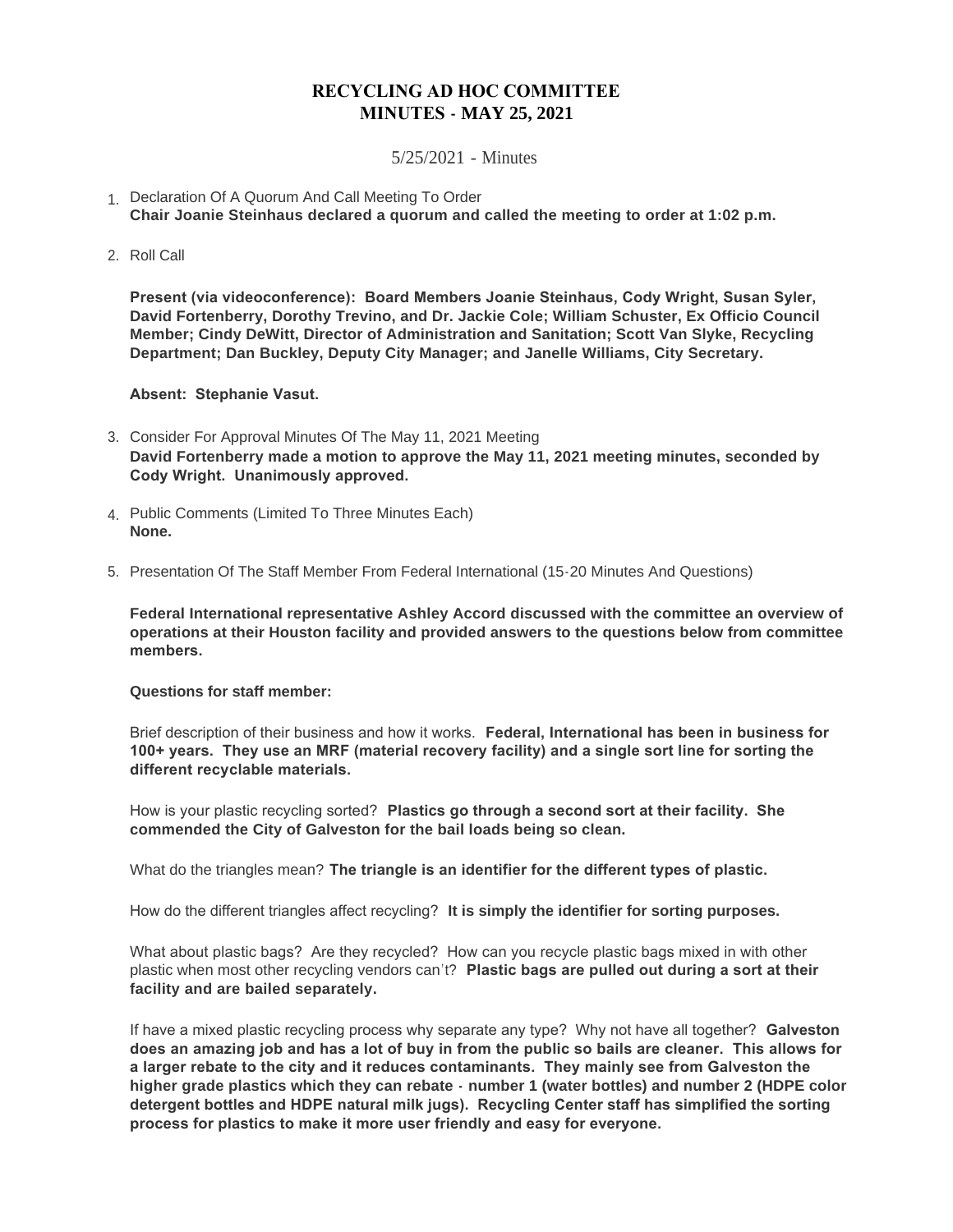What is the contamination rate for material from Galveston? **Federal, International sees very little contamination from Galveston. Scott has not received any feedback or reports from the vendor about contamination. The materials coming from Galveston are fantastic and Federal is completely happy.**

Any additional questions from the conversation/presentation? **Scott reported that Federal is very supportive and staff appreciates it. Committee members commended Scott and the staff on recent improvements made at the Recycling Center. Federal picks up recyclable materials from Galveston including plastics, cardboard, and paper. Ashley reported that tours of their facility can be coordinated. Scott recently completed a final disposition audit at Federal and will share the report and photos with the committee.**

- 6. Meeting In Person, Discussion On June 8, 2021 Meeting **The committee's next meeting on June 8, 2021 will be in-person in Room 204 and will also offer a Zoom option.**
- 7. Next Steps/Goals For Committee Discussion

**Joanie Steinhaus reported that the charge in the first Resolution applies to the committee's goals. It will be added to the bottom of the next agenda under Guidelines in the City Council Resolution. Cindy and Scott are working on some pilot programs and would like to run them by the committee at the next meeting. Scott has also been working on some additional educational videos. Cindy reported that staff is still collecting data for possibly changing operating hours at the recycling center. They would like to coordinate changing hours when the new center is open. Scott provided information on current video monitoring at the center. Cindy reported on a recent educational effort sponsored by the Municipal Utilities Department on keeping fats, oil, and grease (FOG) out of the drains that had a positive outcome with residents recycling these items. Committee members suggested that recycling staff should toot their own horn about accomplishments.**

8. Request Agenda Items For Future Meetings

**Items for the next agenda should be sent to the Chair by Friday, June 4th at Noon.**

**Discussion was held regarding setting up a measuring tool or report to periodically look at statistics of the recycling center to see that it is operating efficiently. Scott reported that a lot of information is already provided in the City Manager's Report and will be placed on the city's website. The committee will begin drafting an outline for the final report. Partnering with other organizations such as Rotary, the Chamber, and Homeowners Associations could help to get the word out about recycling.** 

## 9. Guidelines In City Council Resolution

- How to effectively create an environment where residents and visitors have citywide access to recycling
- How does the City effectively market and advertise its recycling facility
- What can the City do to make the facility more user friendly

• Understanding the facility will operate 5-6 days a week during daylight hours, are some days and times better

10. Adjournment

**The meeting was adjourned at 2:13 p.m.**

avere userants